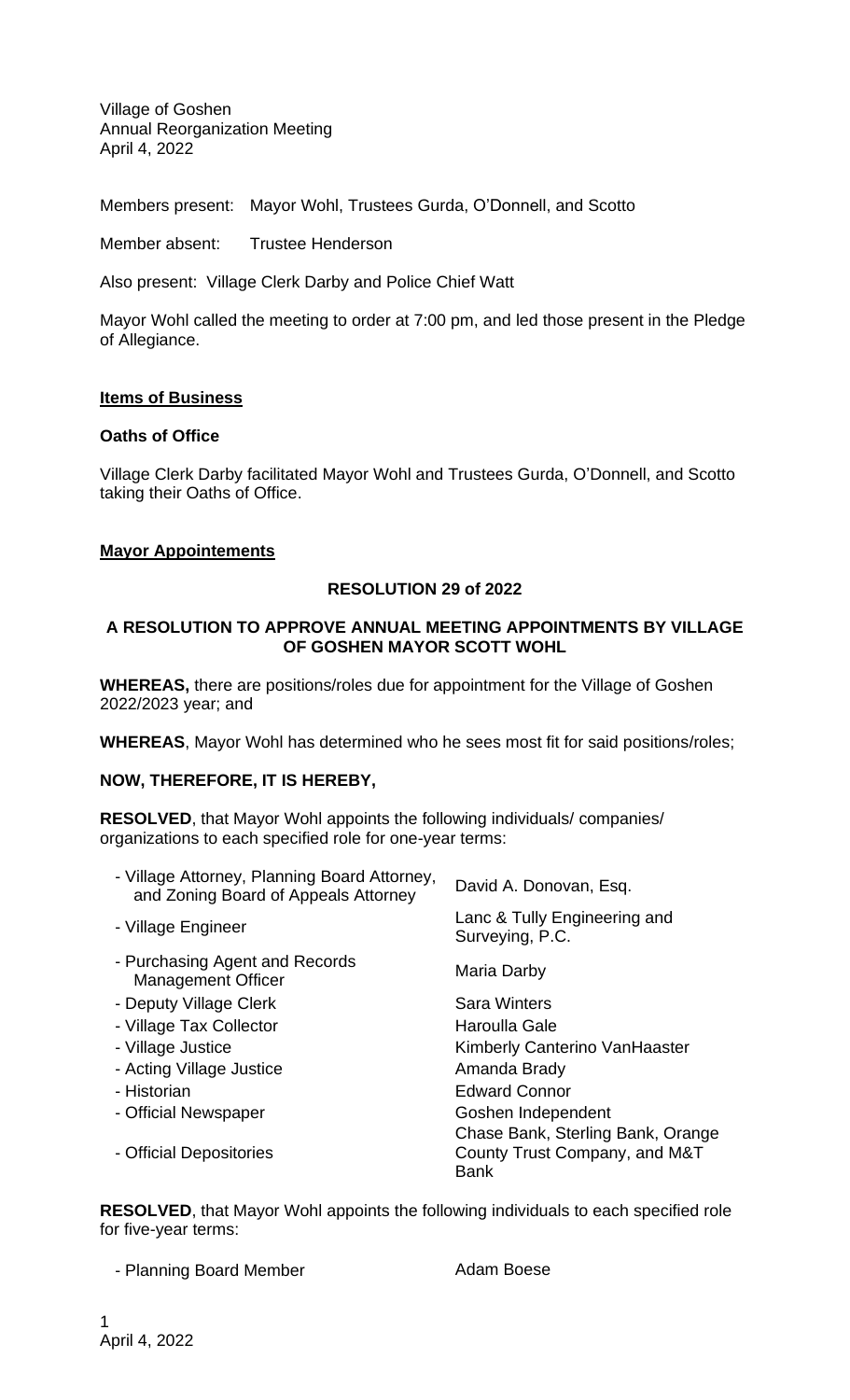- Zoning Board of Appeals Member John Strobl

**RESOLVED**, that Mayor Wohl appoints the following Trustees to each specified role for one-year terms:

| Buildings, Grounds, and Beautification    | Mayor Wohl               |
|-------------------------------------------|--------------------------|
| <b>Joint Recreation Commission Member</b> | <b>Trustee Gurda</b>     |
| Liaison to the Department of Public Works | <b>Trustee Gurda</b>     |
| Liaison to the Sewer Department           | <b>Trustee Henderson</b> |
| Deputy Mayor                              | <b>Trustee O'Donnell</b> |
| Liaison to the Police Department          | <b>Trustee O'Donnell</b> |
| Liaison to the Water Department           | <b>Trustee Scotto</b>    |
| <b>Senior Center</b>                      | <b>Trustee Scotto</b>    |

**RESOLVED**, that Mayor Wohl appoints the following to the Community Forestry Council for a term of one year:

Mayor Scott Wohl Trustee O'Donnell Pete Patel Marcia Mattheus

Motion to adopt by Trustee Gurda and seconded by Trustee O'Donnell. The vote was  $\frac{4}{1}$  ayes to 0 nays with 0 abstentions. The Mayor declared the Resolution adopted on April 4, 2022.

# **Resolutions**

## **RESOLUTION 30 of 2022**

### **A RESOLUTION SCHEDULING THE MEETINGS OF THE VILLAGE BOARD OF TRUSTEES TO BE HELD ON THE SECOND AND FOURTH MONDAY OF EACH MONTH AT THE VILLAGE HALL AT 7:00 PM; IN THE EVENT THAT A VILLAGE BOARD MEETING FALLS ON A HOLIDAY, THE MEETING MAY BE HELD THE FOLLOWING THURSDAY AT 7:00 PM, IF NECESSARY**

**WHEREAS,** at the Annual Reorganization Meeting, the Village Board Meeting dates need to be set;

# **NOW, THEREFORE, IT IS HEREBY,**

**RESOLVED**, that the meetings of the Village Board of Trustees are to be held on the second and fourth Monday of each month at Village Hall at 7:00 pm; and

**RESOLVED**, in the event that a Village Board meeting falls on a holiday, the meeting may be held the following Thursday at 7:00 pm, if necessary.

Motion to adopt by Trustee O'Donnell and seconded by Trustee Scotto. The vote was 4 ayes to  $0$  nays with  $0$  abstentions. The Mayor declared the Resolution adopted on April 4, 2022.

### **RESOLUTION 31 of 2022**

#### **A RESOLUTION SETTING THE REIMBURSEMENT OF MILEAGE FOR VILLAGE EMPLOYEES THE IRS STANDARD PREVAILING RATE, CURRENTLY \$0.585 PER MILE**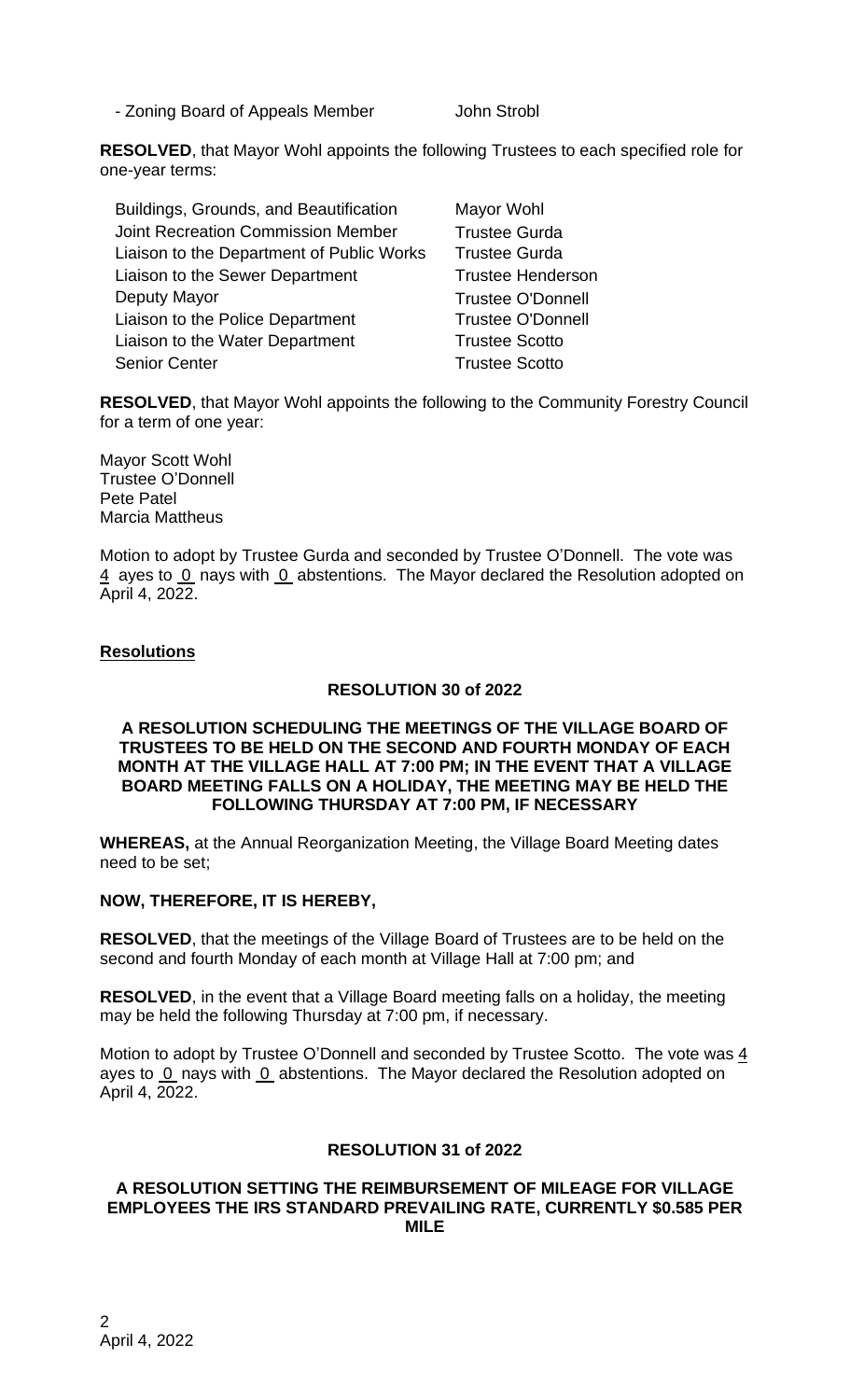**WHEREAS,** at the Annual Reorganization Meeting, the mileage for Village Employees shall be specified;

# **NOW, THEREFORE, IT IS HEREBY,**

**RESOLVED**, the mileage for Village Employees shall be paid at the IRS standard prevailing rate, currently \$0.585 per mile.

Motion to adopt by Trustee Gurda and seconded by Trustee O'Donnell. The vote was 4 ayes to 0 nays with 0 abstentions. The Mayor declared the Resolution adopted on April 4, 2022.

### **RESOLUTION 32 of 2022**

#### **A RESOLUTION THAT PAYMENT IN ADVANCE OF AUDIT IS AUTHORIZED ON CLAIMS FOR PUBLIC UTILITY SERVICES, POSTAGE, FREIGHT, TAXES, BANK TRANSFERS, EMPLOYEE BENEFITS, DEBT SERVICE, AND EXPRESS CHARGES**

**WHEREAS,** at the Annual Reorganization Meeting, payment in advance of audit for certain services shall be specified;

## **NOW, THEREFORE, IT IS HEREBY,**

**RESOLVED**, that payment in advance of audit is authorized on claims for public utility services, postage, freight, taxes, bank transfers, employee benefits, debt service, and express charges.

Motion to adopt by Trustee Scotto and seconded by Trustee O'Donnell. The vote was 4 ayes to 0 nays with 0 abstentions. The Mayor declared the Resolution adopted on April 4, 2022.

# **RESOLUTION 33 of 2022**

## **A RESOLUTION THAT THE VILLAGE BOARD HEREBY TESTIFIES THAT THE VILLAGE OF GOSHEN PROCUREMENT POLICY, DATED DECEMBER 16, 2013, HAS BEEN REVIEWED AS OF APRIL 4, 2022**

**WHEREAS,** at the Annual Reorganization Meeting, the Village Board testify that they have reviewed the Village of Goshen Procurement Policy;

#### **NOW, THEREFORE, IT IS HEREBY,**

**RESOLVED**, that the Village Board hereby testifies that the Village of Goshen Procurement Policy, dated December 16, 2013, has been reviewed as of April 4, 2022.

Motion to adopt by Trustee Gurda and seconded by Trustee Scotto. The vote was  $\frac{4}{5}$ ayes to 0 nays with 0 abstentions. The Mayor declared the Resolution adopted on April 4, 2022.

#### **RESOLUTION 34 of 2022**

#### **A RESOLUTION THAT THE VILLAGE BOARD ATTESTS THAT THEY HAVE REVIEWED THE CODE OF ETHICS, CHAPTER 2, ARTICLE IX OF THE VILLAGE CODE, HAS BEEN REVIEWED AS OF APRIL 4, 2022**

**WHEREAS,** at the Annual Reorganization Meeting, the Village Board attests that they have reviewed the Code of Ethics, Chapter 2, Article IX of the Village Code;

## **NOW, THEREFORE, IT IS HEREBY,**

**RESOLVED**, the Village Board attests that they have reviewed the Code of Ethics, Chapter 2, Article IX of the Village Code, as of April 4, 2022.